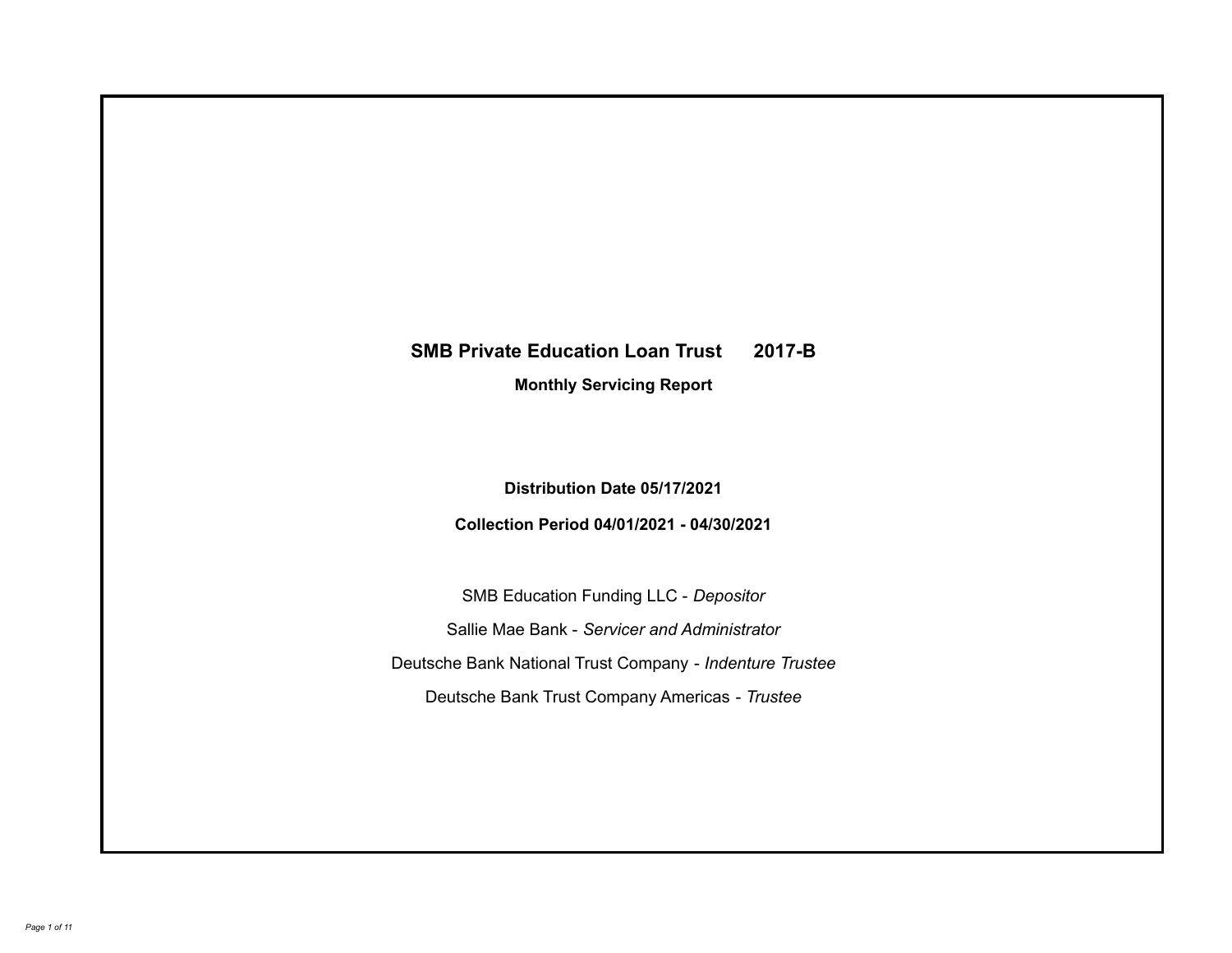A

| Α           | <b>Student Loan Portfolio Characteristics</b>                  |                                                 | <b>Settlement Date</b><br>11/08/2017 | 03/31/2021                        | 04/30/2021                        |
|-------------|----------------------------------------------------------------|-------------------------------------------------|--------------------------------------|-----------------------------------|-----------------------------------|
|             | <b>Principal Balance</b><br>Interest to be Capitalized Balance |                                                 | \$701,477,893.40<br>46,726,543.99    | \$407,761,965.35<br>19,787,076.49 | \$400,050,428.72<br>20,003,041.16 |
|             | Pool Balance                                                   |                                                 | \$748,204,437.39                     | \$427,549,041.84                  | \$420,053,469.88                  |
|             | Weighted Average Coupon (WAC)                                  |                                                 | 8.86%                                | 7.86%                             | 7.87%                             |
|             | Weighted Average Remaining Term                                |                                                 | 135.09                               | 128.29                            | 128.09                            |
|             | Number of Loans                                                |                                                 | 66,252                               | 38,603                            | 37,927                            |
|             | Number of Borrowers                                            |                                                 | 63,554                               | 37,196                            | 36,548                            |
|             | Pool Factor                                                    |                                                 |                                      | 0.571433448                       | 0.561415368                       |
|             |                                                                | Since Issued Total Constant Prepayment Rate (1) |                                      | 11.51%                            | 11.49%                            |
| B           | <b>Debt Securities</b>                                         | <b>Cusip/Isin</b>                               | 04/15/2021                           |                                   | 05/17/2021                        |
|             | A2A                                                            | 83189DAB6                                       | \$167,020,500.63                     |                                   | \$163,505,077.38                  |
|             | A2B                                                            | 83189DAC4                                       | \$82,263,828.66                      |                                   | \$80,532,351.54                   |
|             | B                                                              | 83189DAD2                                       | \$50,000,000.00                      |                                   | \$50,000,000.00                   |
|             |                                                                |                                                 |                                      |                                   |                                   |
| $\mathsf C$ | <b>Certificates</b>                                            | <b>Cusip/Isin</b>                               | 04/15/2021                           |                                   | 05/17/2021                        |
|             | Residual                                                       | 83189D100                                       | \$100,000.00                         |                                   | \$100,000.00                      |
|             |                                                                |                                                 |                                      |                                   |                                   |

| <b>Account Balances</b> | 04/15/2021                    | 05/17/2021     |
|-------------------------|-------------------------------|----------------|
| Reserve Account Balance | ,480.00<br>$\overline{a}$<br> | ,480.00<br>901 |

| <b>Asset / Liability</b>               | 04/15/2021       | 05/17/2021       |
|----------------------------------------|------------------|------------------|
| Overcollateralization Percentage       | 30.00%           | 30.00%           |
| Specified Overcollateralization Amount | \$128,264,712.55 | \$126,016,040.96 |
| Actual Overcollateralization Amount    | \$128,264,712.55 | \$126,016,040.96 |

(1) For additional information, see 'Since Issued CPR Methodology' found on page 11 of this report.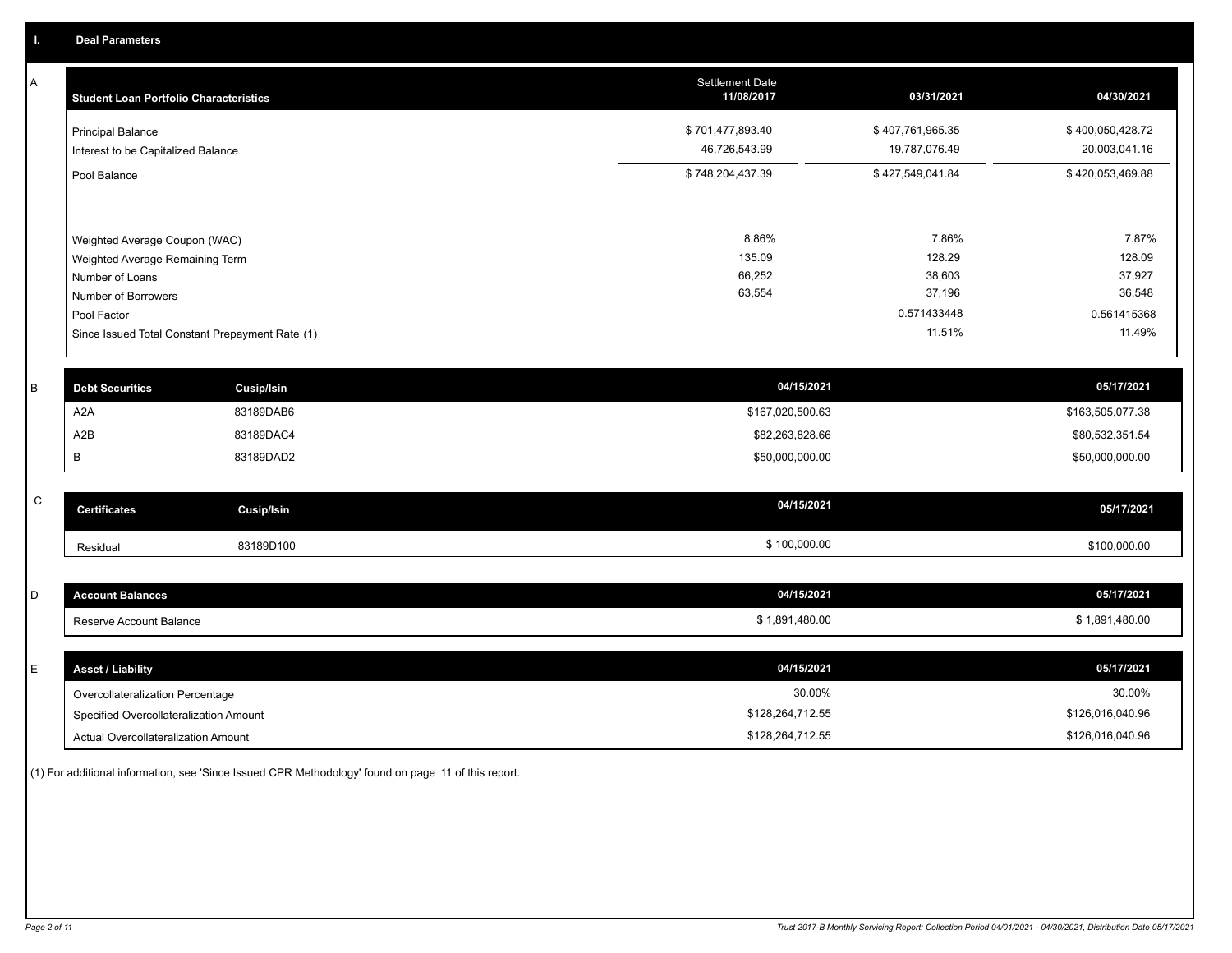| Α | <b>Student Loan Principal Receipts</b>                           |                |
|---|------------------------------------------------------------------|----------------|
|   | <b>Borrower Principal</b>                                        | 7,711,802.15   |
|   | <b>Consolidation Activity Principal</b>                          | 0.00           |
|   | Seller Principal Reimbursement                                   | 0.00           |
|   | Servicer Principal Reimbursement                                 | 0.00           |
|   | Delinquent Principal Purchases by Servicer                       | 0.00           |
|   | <b>Other Principal Deposits</b>                                  | 35,808.78      |
|   | <b>Total Principal Receipts</b>                                  | \$7,747,610.93 |
| В | <b>Student Loan Interest Receipts</b>                            |                |
|   | <b>Borrower Interest</b>                                         | 2,066,653.77   |
|   | <b>Consolidation Activity Interest</b>                           | 0.00           |
|   | Seller Interest Reimbursement                                    | 0.00           |
|   | Servicer Interest Reimbursement                                  | 0.00           |
|   | Delinquent Interest Purchases by Servicer                        | 0.00           |
|   | Other Interest Deposits                                          | 757.15         |
|   | <b>Total Interest Receipts</b>                                   | \$2,067,410.92 |
| C | <b>Recoveries on Realized Losses</b>                             | \$74,696.62    |
| D | <b>Investment Income</b>                                         | \$265.12       |
| Е | <b>Funds Borrowed from Next Collection Period</b>                | \$0.00         |
| F | <b>Funds Repaid from Prior Collection Period</b>                 | \$0.00         |
| G | Loan Sale or Purchase Proceeds                                   | \$0.00         |
| н | Initial Deposits to Distribution Account                         | \$0.00         |
|   | <b>Excess Transferred from Other Accounts</b>                    | \$0.00         |
| J | <b>Borrower Benefit Reimbursements</b>                           | \$0.00         |
| Κ | <b>Other Deposits</b>                                            | \$0.00         |
| L | <b>Other Fees Collected</b>                                      | \$0.00         |
| М | <b>AVAILABLE FUNDS</b>                                           | \$9,889,983.59 |
| N | Non-Cash Principal Activity During Collection Period             | \$36,074.30    |
| O | Aggregate Purchased Amounts by the Depositor, Servicer or Seller | \$36,565.93    |
| P | Aggregate Loan Substitutions                                     | \$0.00         |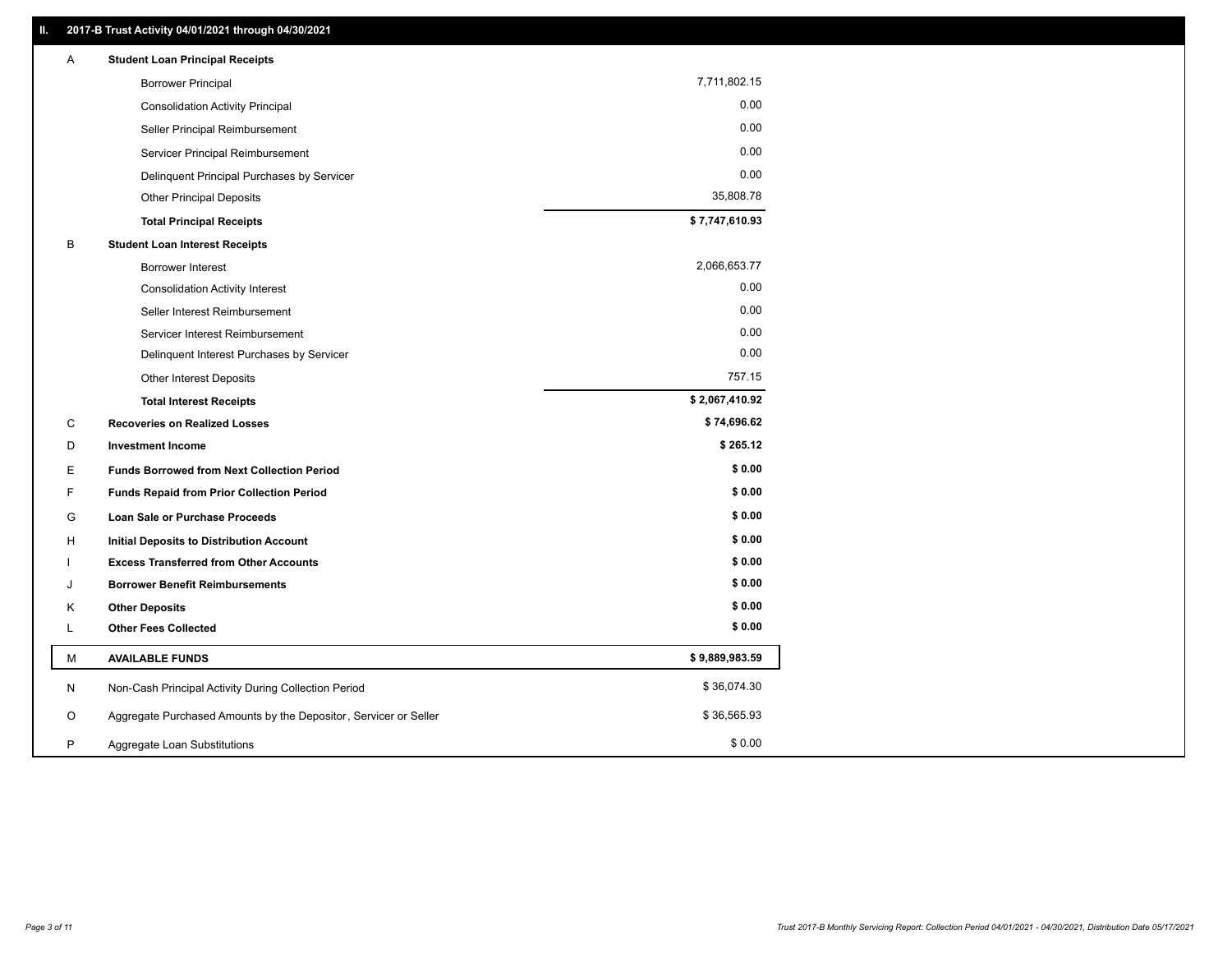| <b>Loans by Repayment Status</b> |                       |                          |         |                                                           |                |                            |                          |         |                                                                  |                |                            |
|----------------------------------|-----------------------|--------------------------|---------|-----------------------------------------------------------|----------------|----------------------------|--------------------------|---------|------------------------------------------------------------------|----------------|----------------------------|
|                                  |                       |                          |         | 04/30/2021                                                |                |                            |                          |         | 03/31/2021                                                       |                |                            |
|                                  |                       | <b>Wtd Avg</b><br>Coupon | # Loans | Principal and<br><b>Interest Accrued</b><br>to Capitalize | % of Principal | % of Loans in<br>Repay (1) | <b>Wtd Avg</b><br>Coupon | # Loans | <b>Principal and</b><br><b>Interest Accrued</b><br>to Capitalize | % of Principal | % of Loans in<br>Repay (1) |
| INTERIM:                         | IN SCHOOL             | 8.85%                    | 1,762   | \$26,268,513.17                                           | 6.254%         | $-$ %                      | 8.85%                    | 1,793   | \$26,649,454.64                                                  | 6.233%         | $-$ %                      |
|                                  | GRACE                 | 8.99%                    | 493     | \$7,145,955.55                                            | 1.701%         | $-$ %                      | 9.01%                    | 484     | \$6,903,193.05                                                   | 1.615%         | $-$ %                      |
|                                  | <b>DEFERMENT</b>      | 8.60%                    | 2,946   | \$38,188,289.43                                           | 9.091%         | $-$ %                      | 8.59%                    | 2,988   | \$38,455,299.97                                                  | 8.994%         | $-$ %                      |
| <b>REPAYMENT:</b>                | <b>CURRENT</b>        | 7.67%                    | 31,115  | \$325,176,976.80                                          | 77.413%        | 93.321%                    | 7.65%                    | 31,593  | \$330,192,708.46                                                 | 77.229%        | 92.870%                    |
|                                  | 31-60 DAYS DELINQUENT | 8.16%                    | 298     | \$4,471,451.06                                            | 1.064%         | 1.283%                     | 7.83%                    | 341     | \$4,850,046.96                                                   | 1.134%         | 1.364%                     |
|                                  | 61-90 DAYS DELINQUENT | 7.66%                    | 177     | \$2,738,502.87                                            | 0.652%         | 0.786%                     | 8.05%                    | 180     | \$2,667,331.21                                                   | 0.624%         | 0.750%                     |
|                                  | > 90 DAYS DELINQUENT  | 9.17%                    | 121     | \$1,881,241.67                                            | 0.448%         | 0.540%                     | 8.64%                    | 135     | \$2,089,015.11                                                   | 0.489%         | 0.588%                     |
|                                  | <b>FORBEARANCE</b>    | 7.92%                    | 1,015   | \$14,182,539.33                                           | 3.376%         | 4.070%                     | 8.12%                    | 1,089   | \$15,741,992.44                                                  | 3.682%         | 4.428%                     |
| <b>TOTAL</b>                     |                       |                          | 37,927  | \$420,053,469.88                                          | 100.00%        | 100.00%                    |                          | 38,603  | \$427,549,041.84                                                 | 100.00%        | 100.00%                    |

Percentages may not total 100% due to rounding  $\pmb{\ast}$ 

1 Loans classified in "Repayment" include any loan for which interim interest only, \$25 fixed payments or full principal and interest payments are due.

|                |                                                                                                                            | <b>Loans by Borrower Status</b> |         |                                                           |                |                                |                          |         |                                                                  |                |                                |
|----------------|----------------------------------------------------------------------------------------------------------------------------|---------------------------------|---------|-----------------------------------------------------------|----------------|--------------------------------|--------------------------|---------|------------------------------------------------------------------|----------------|--------------------------------|
|                |                                                                                                                            |                                 |         | 04/30/2021                                                |                |                                |                          |         | 03/31/2021                                                       |                |                                |
|                |                                                                                                                            | <b>Wtd Avg</b><br>Coupon        | # Loans | Principal and<br><b>Interest Accrued</b><br>to Capitalize | % of Principal | % of Loans in<br>P&I Repay (2) | <b>Wtd Avg</b><br>Coupon | # Loans | <b>Principal and</b><br><b>Interest Accrued</b><br>to Capitalize | % of Principal | % of Loans in<br>P&I Repay (2) |
| INTERIM:       | IN SCHOOL                                                                                                                  | 8.43%                           | 3,311   | \$48,414,492.24                                           | 11.526%        | $-$ %                          | 8.42%                    | 3,377   | \$49,024,410.98                                                  | 11.466%        | $-$ %                          |
|                | <b>GRACE</b>                                                                                                               | 8.59%                           | 932     | \$12,757,248.61                                           | 3.037%         | $-$ %                          | 8.65%                    | 906     | \$12,334,888.03                                                  | 2.885%         | $-$ %                          |
|                | <b>DEFERMENT</b>                                                                                                           | 8.27%                           | 5,230   | \$65,079,163.72                                           | 15.493%        | $-$ %                          | 8.26%                    | 5,303   | \$65,360,733.50                                                  | 15.287%        | $-$ %                          |
| P&I REPAYMENT: | <b>CURRENT</b>                                                                                                             | 7.62%                           | 26,861  | \$270,914,947.64                                          | 64.495%        | 92.210%                        | 7.61%                    | 27,294  | \$275,804,971.39                                                 | 64.508%        | 91.682%                        |
|                | 31-60 DAYS DELINQUENT                                                                                                      | 8.13%                           | 290     | \$4,264,384.38                                            | 1.015%         | 1.451%                         | 7.84%                    | 325     | \$4,617,221.52                                                   | 1.080%         | 1.535%                         |
|                | 61-90 DAYS DELINQUENT                                                                                                      | 7.67%                           | 170     | \$2,591,432.75                                            | 0.617%         | 0.882%                         | 8.04%                    | 177     | \$2,606,497.63                                                   | 0.610%         | 0.866%                         |
|                | > 90 DAYS DELINQUENT                                                                                                       | 9.16%                           | 118     | \$1,849,261.21                                            | 0.440%         | 0.629%                         | 8.62%                    | 132     | \$2,058,326.35                                                   | 0.481%         | 0.684%                         |
|                | FORBEARANCE                                                                                                                | 7.92%                           | 1,015   | \$14,182,539.33                                           | 3.376%         | 4.827%                         | 8.12%                    | 1,089   | \$15,741,992.44                                                  | 3.682%         | 5.233%                         |
| <b>TOTAL</b>   | Percentages may not total 100% due to rounding                                                                             |                                 | 37,927  | \$420,053,469.88                                          | 100.00%        | 100.00%                        |                          | 38,603  | \$427,549,041.84                                                 | 100.00%        | 100.00%                        |
| 2              | Loans classified in "P&I Repayment" includes only those loans for which scheduled principal and interest payments are due. |                                 |         |                                                           |                |                                |                          |         |                                                                  |                |                                |

To conform with company standard reporting these sections now include Princial and Interest Accrued to Capitalize .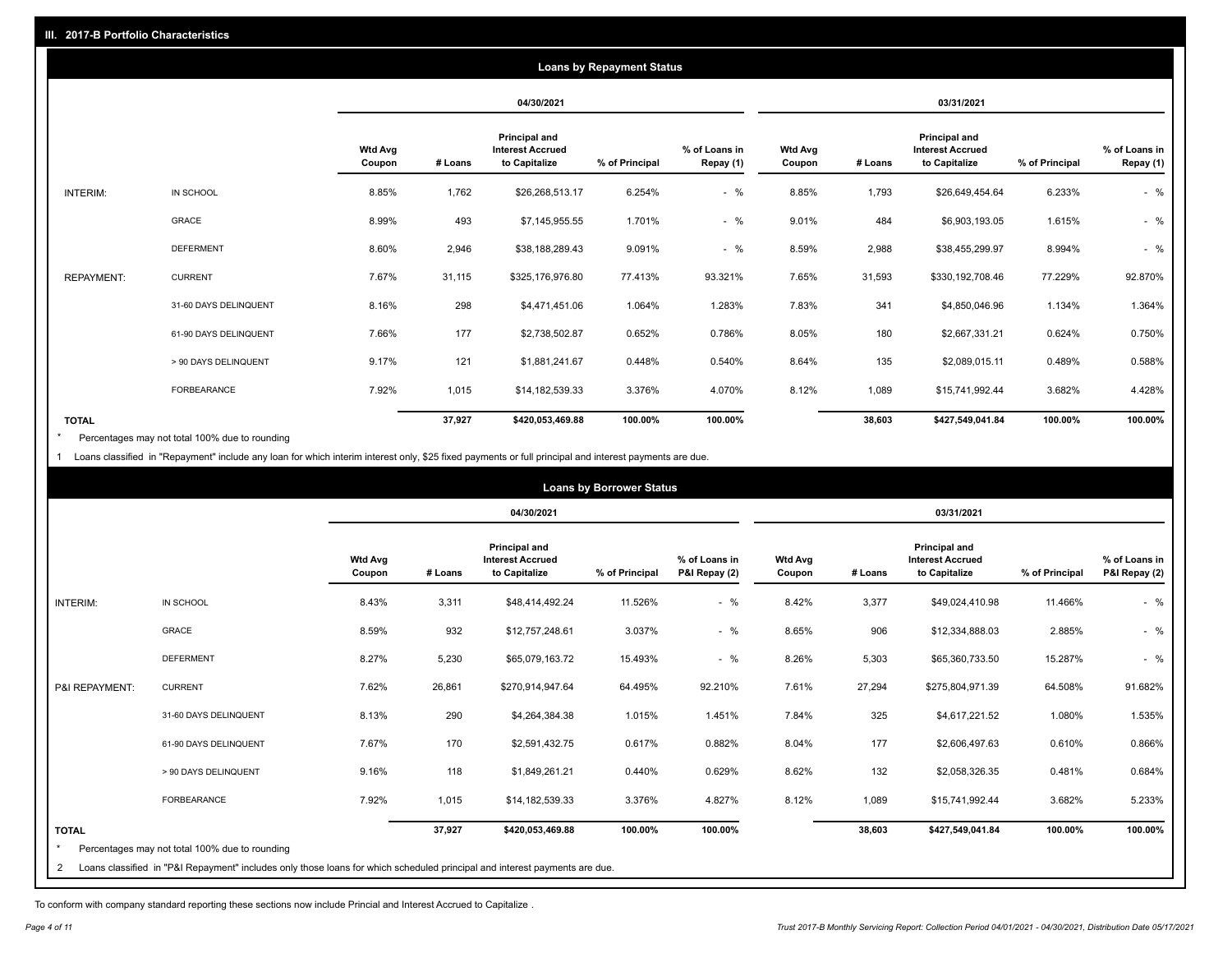|                                                                                                  | 4/30/2021        | 3/31/2021        |  |
|--------------------------------------------------------------------------------------------------|------------------|------------------|--|
| Pool Balance                                                                                     | \$420,053,469.88 | \$427,549,041.84 |  |
| Total # Loans                                                                                    | 37,927           | 38,603           |  |
| Total # Borrowers                                                                                | 36,548           | 37,196           |  |
| Weighted Average Coupon                                                                          | 7.87%            | 7.86%            |  |
| Weighted Average Remaining Term                                                                  | 128.09           | 128.29           |  |
| Percent of Pool - Cosigned                                                                       | 92.7%            | 92.7%            |  |
| Percent of Pool - Non Cosigned                                                                   | 7.3%             | 7.3%             |  |
| Borrower Interest Accrued for Period                                                             | \$2,592,357.11   | \$2,729,654.48   |  |
| Outstanding Borrower Interest Accrued                                                            | \$23,502,253.66  | \$23,389,895.67  |  |
| Gross Principal Realized Loss - Periodic *                                                       | \$336,047.49     | \$263,249.03     |  |
| Gross Principal Realized Loss - Cumulative *                                                     | \$19,226,593.52  | \$18,890,546.03  |  |
| Recoveries on Realized Losses - Periodic                                                         | \$74,696.62      | \$71,814.80      |  |
| Recoveries on Realized Losses - Cumulative                                                       | \$2,330,755.24   | \$2,256,058.62   |  |
| Net Losses - Periodic                                                                            | \$261,350.87     | \$191,434.23     |  |
| Net Losses - Cumulative                                                                          | \$16,895,838.28  | \$16,634,487.41  |  |
| Non-Cash Principal Activity - Capitalized Interest                                               | \$380,094.12     | \$612,382.55     |  |
| Since Issued Total Constant Prepayment Rate (CPR) (1)                                            | 11.49%           | 11.51%           |  |
| <b>Loan Substitutions</b>                                                                        | \$0.00           | \$0.00           |  |
| <b>Cumulative Loan Substitutions</b>                                                             | \$0.00           | \$0.00           |  |
| <b>Unpaid Servicing Fees</b>                                                                     | \$0.00           | \$0.00           |  |
| <b>Unpaid Administration Fees</b>                                                                | \$0.00           | \$0.00           |  |
| <b>Unpaid Carryover Servicing Fees</b>                                                           | \$0.00           | \$0.00           |  |
| Note Interest Shortfall                                                                          | \$0.00           | \$0.00           |  |
| Loans in Modification                                                                            | \$29,333,716.42  | \$29,680,322.41  |  |
| % of Loans in Modification as a % of Loans in Repayment (P&I)                                    | 10.49%           | 10.41%           |  |
|                                                                                                  |                  |                  |  |
| % Annualized Gross Principal Realized Loss - Periodic as a %<br>of Loans in Repayment (P&I) * 12 | 1.44%            | 1.11%            |  |
| % Gross Principal Realized Loss - Cumulative as a % of                                           |                  |                  |  |
| Original Pool Balance                                                                            | 2.57%            | 2.52%            |  |

\* In accordance with the Servicer's current policies and procedures, after September 1, 2017 loans subject to bankruptcy claims generally will not be reported as a charged- off unless and until they are delinquent for 120

(1) For additional information, see 'Since Issued CPR Methodology' found on page 11 of this report.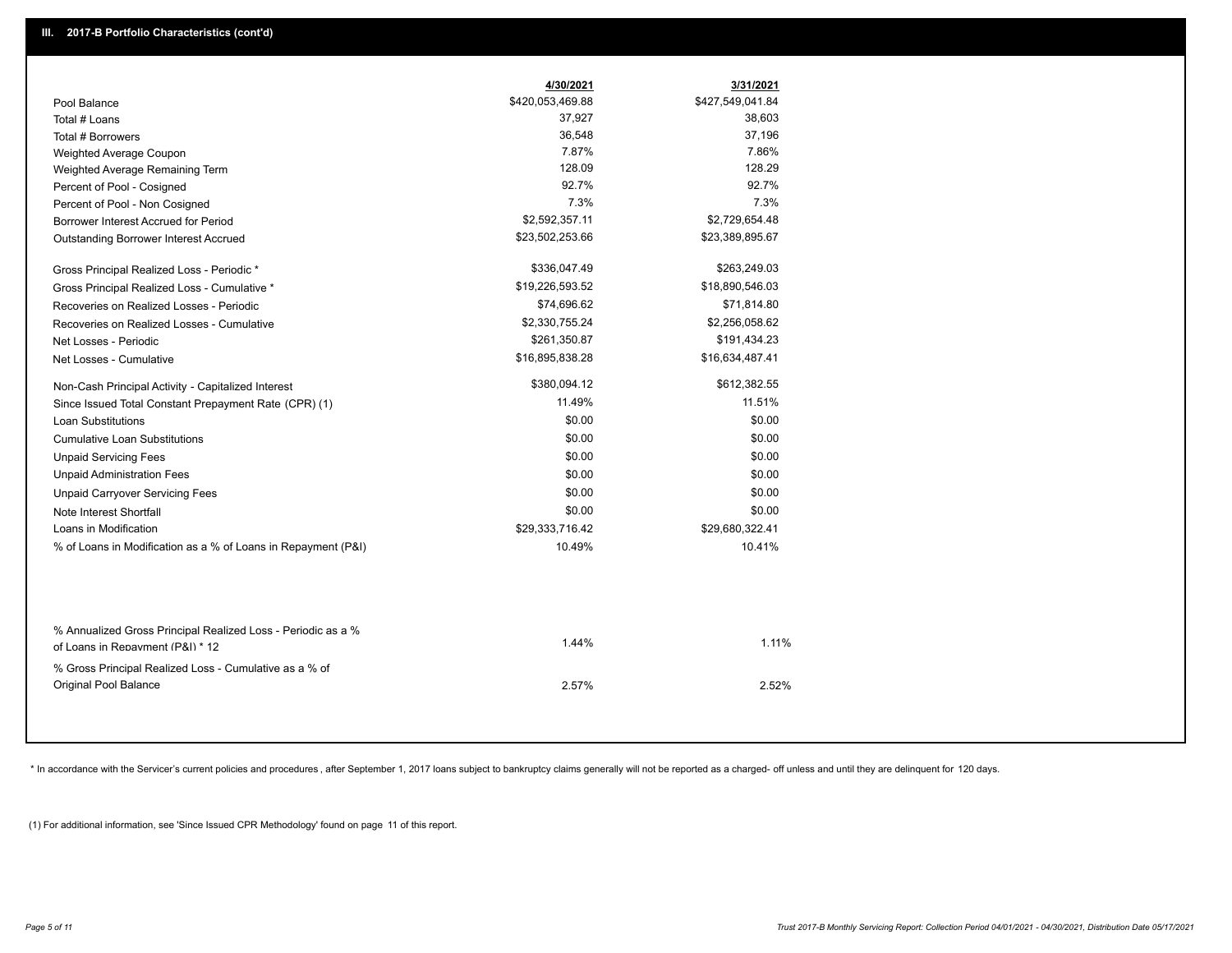#### **Loan Program**  A

|                                    | Weighted<br>Average | # LOANS  | <b>\$ AMOUNT</b> | $%$ *     |
|------------------------------------|---------------------|----------|------------------|-----------|
| - Smart Option Interest-Only Loans | 6.84%               | 8,331    | \$65,817,723.28  | 15.669%   |
| - Smart Option Fixed Pay Loans     | 7.85%               | 9,282    | \$125,434,667.90 | 29.862%   |
| - Smart Option Deferred Loans      | 8.17%               | 20,314   | \$228,801,078.70 | 54.470%   |
| - Other Loan Programs              | $0.00\%$            | $\Omega$ | \$0.00           | $0.000\%$ |
| <b>Total</b>                       | 7.87%               | 37,927   | \$420,053,469.88 | 100.000%  |

\* Percentages may not total 100% due to rounding

B

C

**Index Type**

|                       | Weighted<br>Average | # LOANS | <b>\$ AMOUNT</b> | $%$ *     |
|-----------------------|---------------------|---------|------------------|-----------|
| - Fixed Rate Loans    | 8.22%               | 8,274   | \$103,538,400.72 | 24.649%   |
| - LIBOR Indexed Loans | 7.75%               | 29,653  | \$316,515,069.16 | 75.351%   |
| - Other Index Rates   | $0.00\%$            |         | \$0.00           | $0.000\%$ |
| <b>Total</b>          | 7.87%               | 37,927  | \$420,053,469.88 | 100.000%  |

\* Percentages may not total 100% due to rounding

## **Weighted Average Recent FICO**

| $0 - 639$<br>640 - 669 | 2,495<br>2,378 | \$27,965,485.09  | 6.658%    |
|------------------------|----------------|------------------|-----------|
|                        |                |                  |           |
|                        |                | \$26,956,939.28  | 6.418%    |
| 670 - 699              | 4,008          | \$45,682,884.06  | 10.875%   |
| 700 - 739              | 7,995          | \$90,617,792.98  | 21.573%   |
| $740 +$                | 21,050         | \$228,821,477.83 | 54.474%   |
| $N/A^{(1)}$            |                | \$8,890.64       | $0.002\%$ |
| <b>Total</b>           | 37,927         | \$420,053,469.88 | 100.000%  |

To conform with company standard reporting these sections now include Princial and Interest Accrued to Capitalize .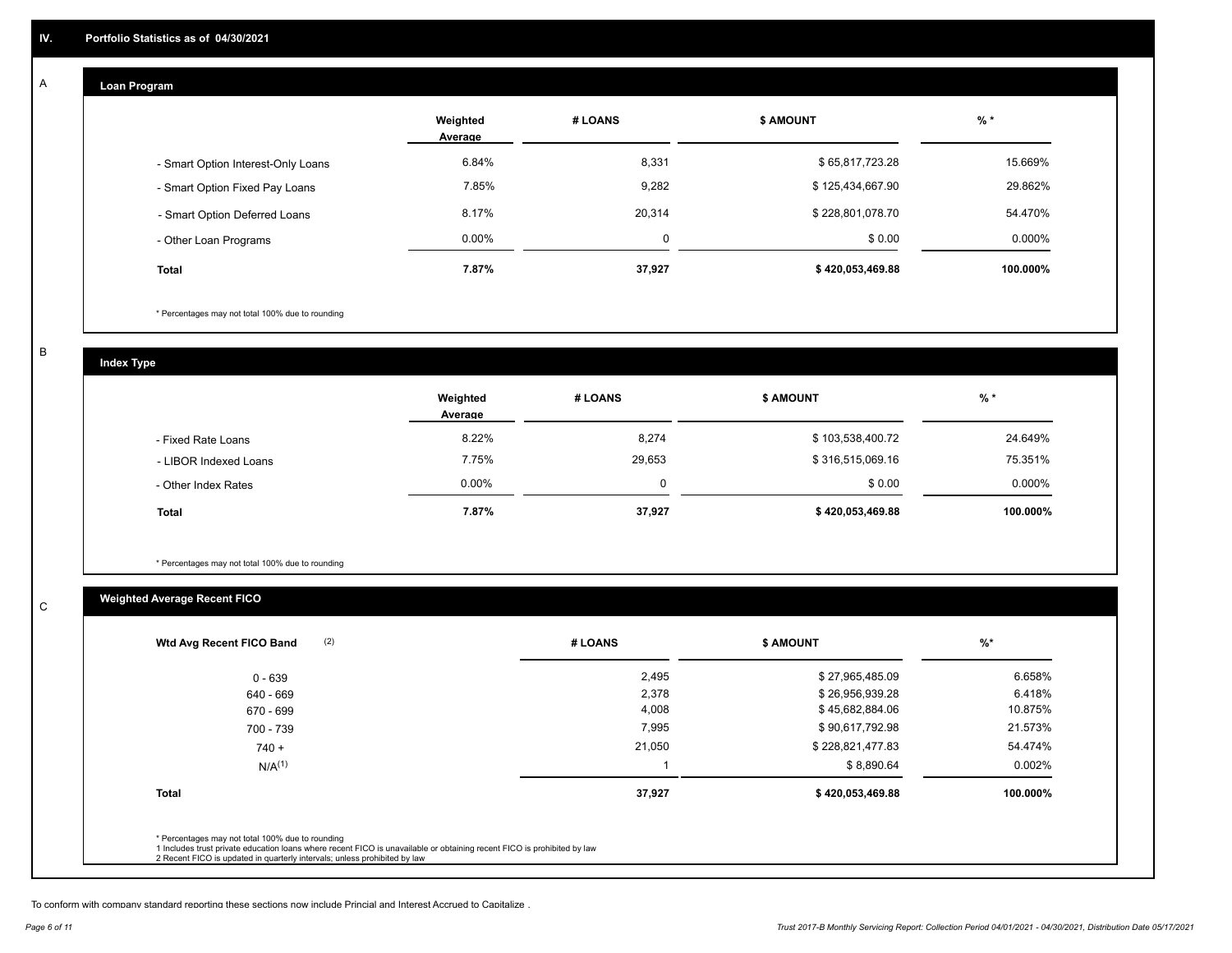| ۷. | 2017-B Reserve Account, Principal Distribution, and R-2 Certificate Calculations                                                                                                                                          |                  |  |
|----|---------------------------------------------------------------------------------------------------------------------------------------------------------------------------------------------------------------------------|------------------|--|
| Α. | <b>Reserve Account</b>                                                                                                                                                                                                    |                  |  |
|    | Specified Reserve Account Balance                                                                                                                                                                                         | \$1,891,480.00   |  |
|    | Actual Reserve Account Balance                                                                                                                                                                                            | \$1,891,480.00   |  |
| В. | <b>Principal Distribution Amount</b>                                                                                                                                                                                      |                  |  |
|    | Class A Notes Outstanding<br>i.                                                                                                                                                                                           | \$249,284,329.29 |  |
|    | Pool Balance<br>ii.                                                                                                                                                                                                       | \$420,053,469.88 |  |
|    | First Priority Principal Distribution Amount (i - ii)<br>iii.                                                                                                                                                             | \$0.00           |  |
|    | Class A and B Notes Outstanding<br>iv.                                                                                                                                                                                    | \$299,284,329.29 |  |
|    | First Priority Principal Distribution Amount<br>۷.                                                                                                                                                                        | \$0.00           |  |
|    | Pool Balance<br>VI.                                                                                                                                                                                                       | \$420,053,469.88 |  |
|    | Specified Overcollateralization Amount<br>vii.                                                                                                                                                                            | \$126,016,040.96 |  |
|    | Regular Principal Distribution Amount (if (iv > 0, (iv - v) - (vi - vii))<br>viii.                                                                                                                                        | \$5,246,900.37   |  |
|    | Pool Balance<br>ix.                                                                                                                                                                                                       | \$420,053,469.88 |  |
|    | 10% of Initial Pool Balance<br>х.                                                                                                                                                                                         | \$74,820,443.74  |  |
|    | First Priority Principal Distribution Amount<br>xi.                                                                                                                                                                       | \$0.00           |  |
|    | Regular Principal Distribution Amount<br>xii.                                                                                                                                                                             | \$5,246,900.37   |  |
|    | Available Funds (after payment of waterfall items A through I)<br>xiii.                                                                                                                                                   | \$3,761,320.14   |  |
|    | Additional Principal Distribution Amount (if(vi <= x,min(xiii, vi - xi - xii)))<br>xiv.                                                                                                                                   | \$0.00           |  |
| C. | R-2 Certificate                                                                                                                                                                                                           |                  |  |
|    | <b>Previous Notional Balance</b>                                                                                                                                                                                          | \$45,942,940.00  |  |
|    | Shortfall of Principal                                                                                                                                                                                                    | \$0.00           |  |
|    | Shortfall of Interest                                                                                                                                                                                                     | \$0.00           |  |
|    | <b>Current Notional Balance</b>                                                                                                                                                                                           | \$45,942,940.00  |  |
|    | Excess Distribution Allocated (1)                                                                                                                                                                                         | \$1,052,774.71   |  |
| D. | R-3 Certificate                                                                                                                                                                                                           |                  |  |
|    | <b>Previous Notional Balance</b>                                                                                                                                                                                          | \$18,939,049.97  |  |
|    | Remaining Principal Collections (2)                                                                                                                                                                                       | \$0.00           |  |
|    | <b>Current Notional Balance</b>                                                                                                                                                                                           | \$18,603,002.48  |  |
|    | 1. Until the notional amount of the R-2 Certificate is reduced to zero and if there is excess cash through the distribution available it will be distributed to the R-2 Certificate, otherwise the<br>amount will be zero |                  |  |

amount will be zero<br>2. Payments will be made after the principal balance of each class of notes has been reduced to zero and the pool balance is less than or equal to the principal balance of the R-3 **Certificate**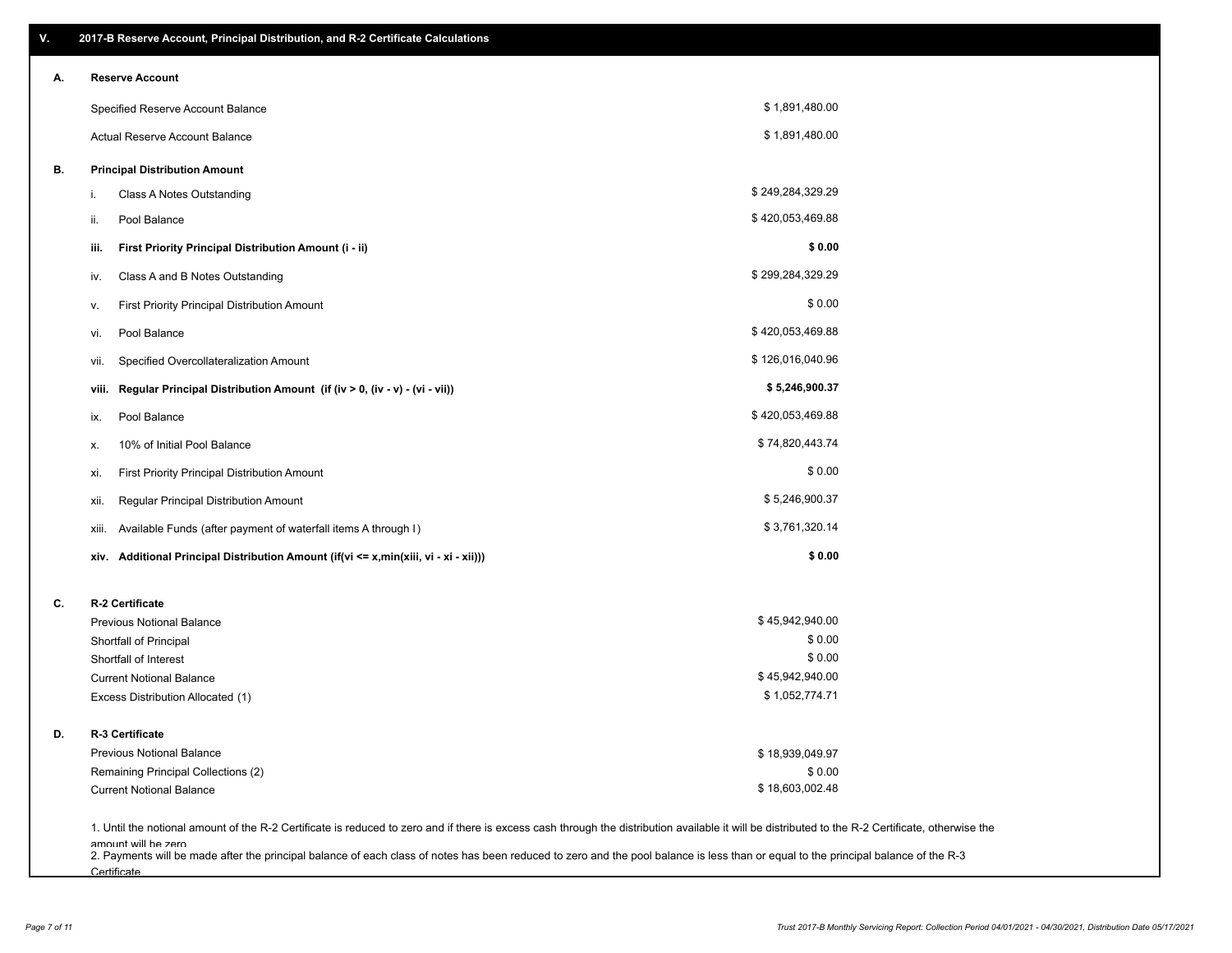|                                                         |                                                         | Paid           | <b>Funds Balance</b> |
|---------------------------------------------------------|---------------------------------------------------------|----------------|----------------------|
| <b>Total Available Funds</b>                            |                                                         |                | \$9,889,983.59       |
| <b>Trustee Fees</b><br>A                                |                                                         | \$0.00         | \$9,889,983.59       |
| В<br><b>Servicing Fees</b>                              |                                                         | \$271,873.88   | \$9,618,109.71       |
| C<br>i. Administration Fees                             |                                                         | \$8,333.00     | \$9,609,776.71       |
|                                                         | ii. Unreimbursed Administrator Advances plus any Unpaid | \$0.00         | \$9,609,776.71       |
| Class A Noteholders Interest Distribution Amount<br>D   |                                                         | \$455,722.87   | \$9,154,053.84       |
| Е<br><b>First Priority Principal Payment</b>            |                                                         | \$0.00         | \$9,154,053.84       |
| Class B Noteholders Interest Distribution Amount<br>F.  |                                                         | \$145,833.33   | \$9,008,220.51       |
| G<br><b>Reinstatement Reserve Account</b>               |                                                         | \$0.00         | \$9,008,220.51       |
| H<br>Regular Principal Distribution                     |                                                         | \$5,246,900.37 | \$3,761,320.14       |
| <b>Carryover Servicing Fees</b>                         |                                                         | \$0.00         | \$3,761,320.14       |
| Additional Principal Distribution Amount<br>J           |                                                         | \$0.00         | \$3,761,320.14       |
| Unpaid Expenses of Trustee<br>Κ                         |                                                         | \$0.00         | \$3,761,320.14       |
| Unpaid Expenses of Administrator<br>L                   |                                                         | \$0.00         | \$3,761,320.14       |
| i. Remaining Funds to the R-1 Certificateholder(s)<br>м |                                                         | \$2,708,545.43 | \$1,052,774.71       |
| ii. Remaining Funds to the R-2 Certificateholder(s)     |                                                         | \$1,052,774.71 | \$0.00               |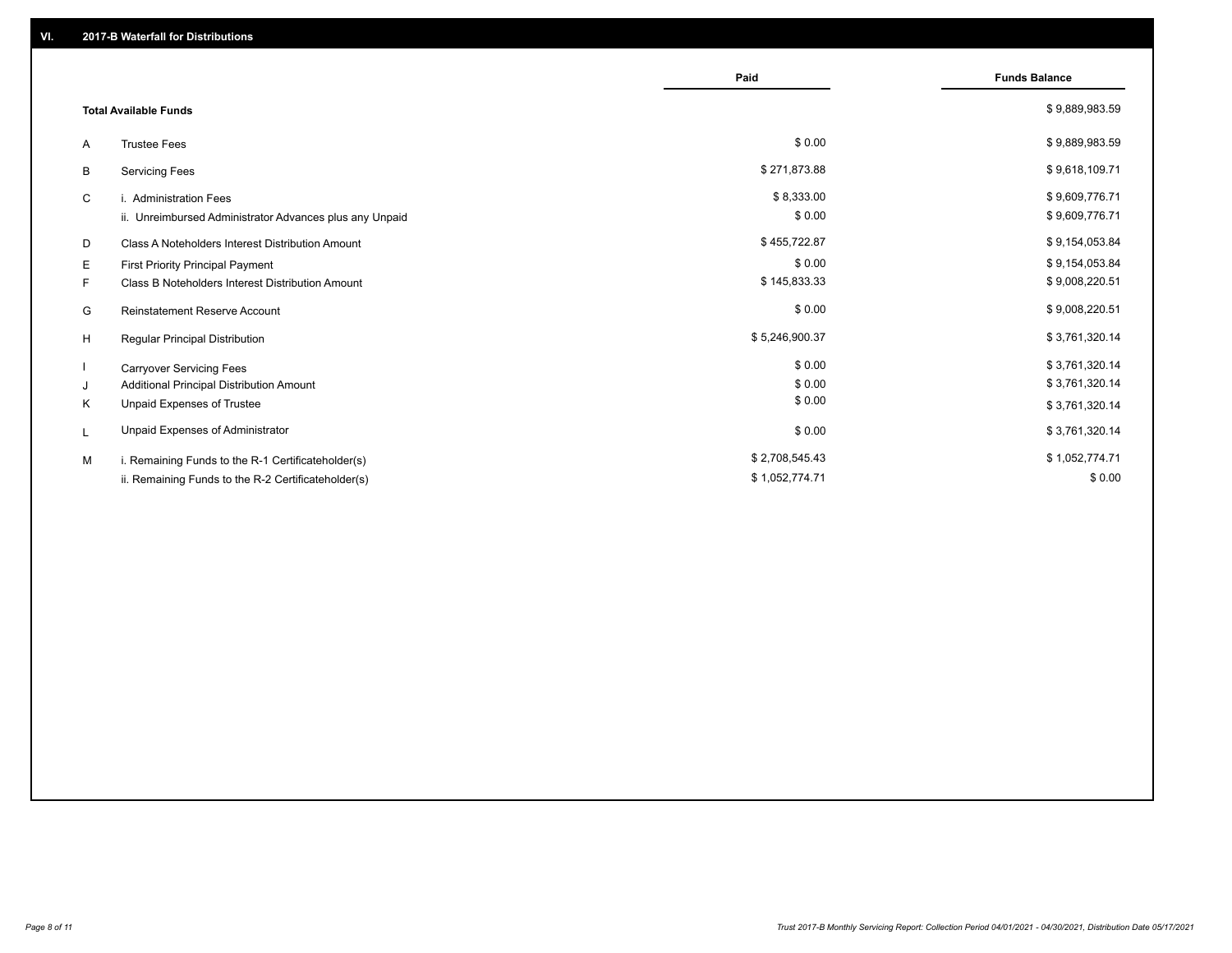| <b>Distribution Amounts</b>                                |                         |                         |                         |
|------------------------------------------------------------|-------------------------|-------------------------|-------------------------|
|                                                            | A <sub>2</sub> A        | A <sub>2</sub> B        | в                       |
| Cusip/Isin                                                 | 83189DAB6               | 83189DAC4               | 83189DAD2               |
| <b>Beginning Balance</b>                                   | \$167,020,500.63        | \$82,263,828.66         | \$50,000,000.00         |
| Index                                                      | <b>FIXED</b>            | <b>LIBOR</b>            | <b>FIXED</b>            |
| Spread/Fixed Rate                                          | 2.82%                   | 0.75%                   | 3.50%                   |
| Record Date (Days Prior to Distribution)                   | 1 NEW YORK BUSINESS DAY | 1 NEW YORK BUSINESS DAY | 1 NEW YORK BUSINESS DAY |
| <b>Accrual Period Begin</b>                                | 4/15/2021               | 4/15/2021               | 4/15/2021               |
| <b>Accrual Period End</b>                                  | 5/15/2021               | 5/17/2021               | 5/15/2021               |
| Daycount Fraction                                          | 0.08333333              | 0.08888889              | 0.08333333              |
| Interest Rate*                                             | 2.82000%                | 0.86463%                | 3.50000%                |
| <b>Accrued Interest Factor</b>                             | 0.002350000             | 0.000768560             | 0.002916667             |
| <b>Current Interest Due</b>                                | \$392,498.18            | \$63,224.69             | \$145,833.33            |
| Interest Shortfall from Prior Period Plus Accrued Interest | $$ -$                   | $\mathcal{S}$ -         | $\mathsf{\$}$ -         |
| <b>Total Interest Due</b>                                  | \$392,498.18            | \$63,224.69             | \$145,833.33            |
| <b>Interest Paid</b>                                       | \$392,498.18            | \$63,224.69             | \$145,833.33            |
| <b>Interest Shortfall</b>                                  | $$ -$                   | $\mathsf{\$}$ -         | $$ -$                   |
| <b>Principal Paid</b>                                      | \$3,515,423.25          | \$1,731,477.12          | $\mathsf{\$}$ -         |
| <b>Ending Principal Balance</b>                            | \$163,505,077.38        | \$80,532,351.54         | \$50,000,000.00         |
| Paydown Factor                                             | 0.013117251             | 0.013117251             | 0.000000000             |
| <b>Ending Balance Factor</b>                               | 0.610093572             | 0.610093572             | 1.000000000             |

\* Pay rates for Current Distribution. For the interest rates applicable to the next distribution date, please see https://www.salliemae.com/about/investors/data/SMBabrate.txt.

**VII. 2017-B Distributions**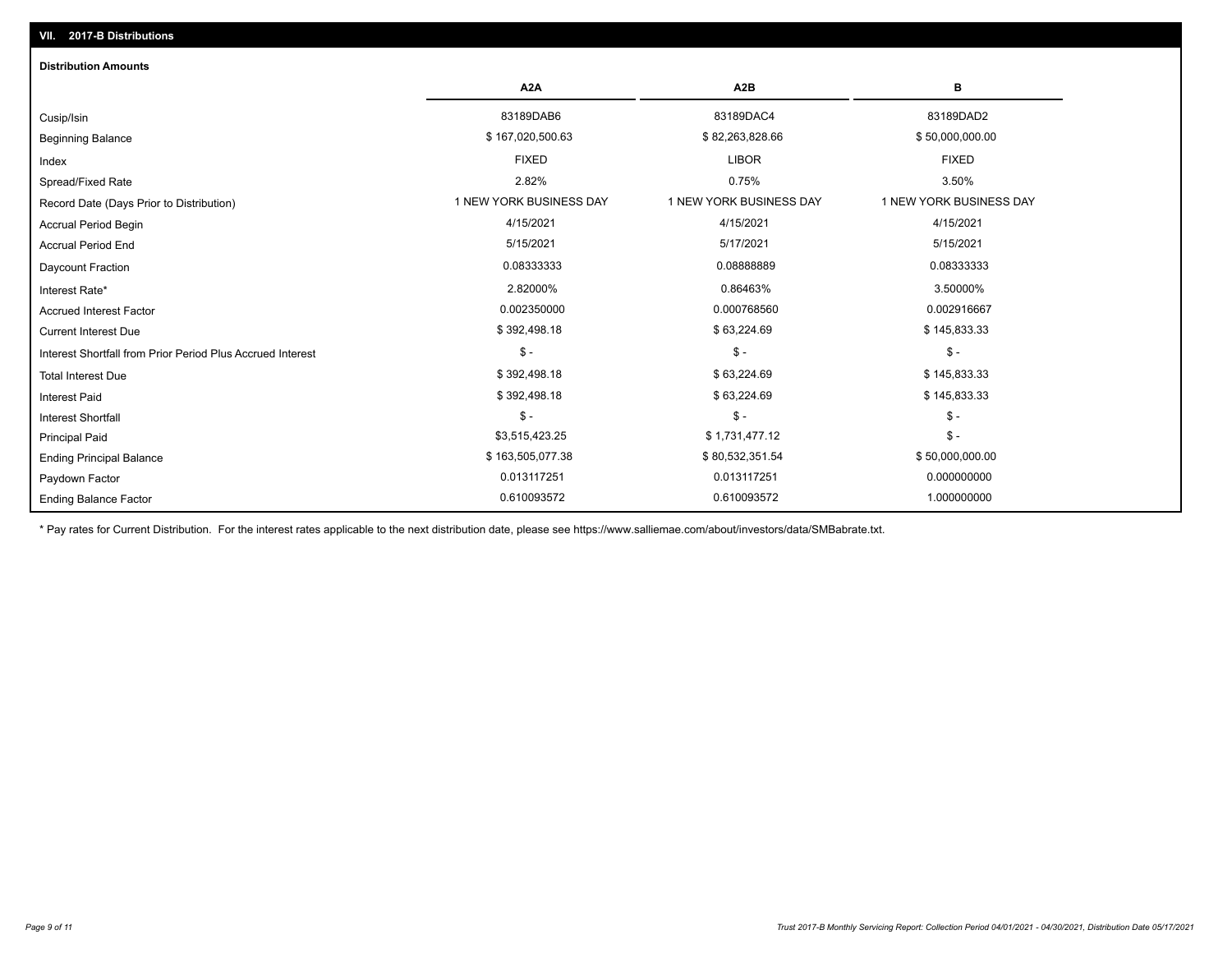#### **VIII. 2017-B Methodology**

#### **Since Issued Total CPR**

$$
\text{total CPR} = 1 - \left(\frac{APB}{PPB}\right)^{\left(\frac{12}{MSC}\right)}
$$

APB = Actual period-end Pool Balance PPB = Projected period-end Pool Balance assuming no prepayments and no defaults Pool Balance = Sum(Principal Balance + Interest Accrued to Capitalize Balance) MSC = Months Since Cut-Off

 $\mathsf{I}$ J λ

### **Since-Issued Total Constant Prepayment Rate (CPR)**

Since-Issued Total CPR measures prepayments, both voluntary and involuntary, for a trust student loan pool over the life of a transaction. For each trust distribution, the actual month-end pool balance is compared against a month-end pool balance originally projected at issuance assuming no prepayments and defaults. For purposes of Since- Issued Total CPR calculations, projected period end pool balance assumes in-school status loans have up to a six month grace period before moving to repayment, grace status loans remain in grace status until their status end date and then to move to full principal and interest repayment, loans subject to interim interest or fixed payments during their in-school and grace period continue paying interim interest or fixed payments until full